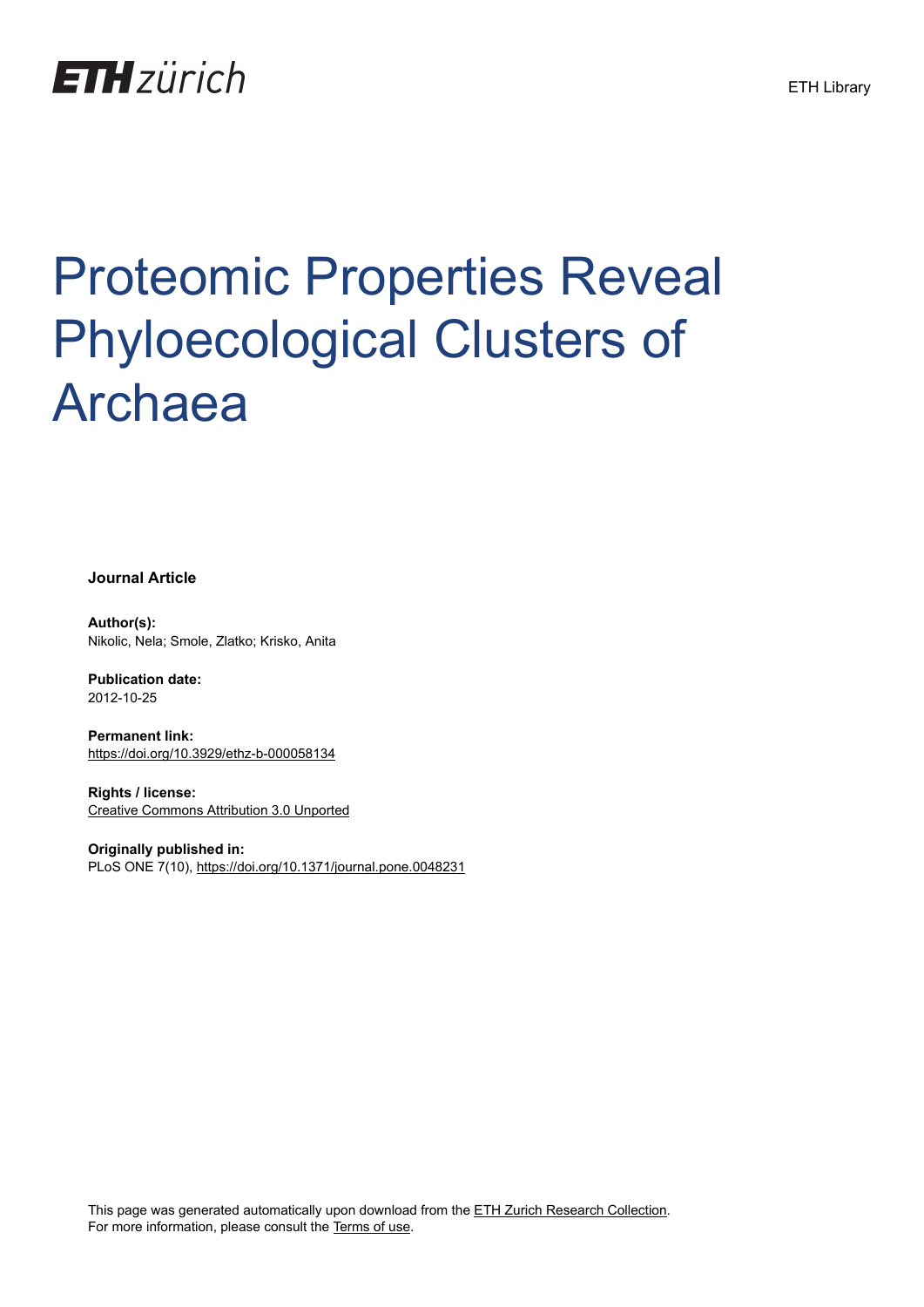# Proteomic Properties Reveal Phyloecological Clusters of Archaea

# Nela Nikolic $^{1,2,3}$ , Zlatko Smole $^{1,4}$ , Anita Krisko $^{1_\star}$

1 Mediterranean Institute for Life Sciences, Split, Croatia, 2 Institute of Biogeochemistry and Pollutant Dynamics, ETH Zurich, Zurich, Switzerland, 3 Department of Environmental Microbiology, Eawag, Duebendorf, Switzerland, 4 Institute of Cell Biology, ETH Zurich, Zurich, Switzerland

# Abstract

In this study, we propose a novel way to describe the variety of environmental adaptations of Archaea. We have clustered 57 Archaea by using a non-redundant set of proteomic features, and verified that the clusters correspond to environmental adaptations to the archaeal habitats. The first cluster consists dominantly of hyperthermophiles and hyperthermoacidophilic aerobes. The second cluster joins together halophilic and extremely halophilic Archaea, while the third cluster contains mesophilic (mostly methanogenic) Archaea together with thermoacidophiles. The non-redundant subset of proteomic features was found to consist of five features: the ratio of charged residues to uncharged, average protein size, normalized frequency of beta-sheet, normalized frequency of extended structure and number of hydrogen bond donors. We propose this clustering to be termed phyloecological clustering. This approach could give additional insights into relationships among archaeal species that may be hidden by sole phylogenetic analysis.

Citation: Nikolic N, Smole Z, Krisko A (2012) Proteomic Properties Reveal Phyloecological Clusters of Archaea. PLoS ONE 7(10): e48231. doi:10.1371/ journal.pone.0048231

Editor: Vasilis J. Promponas, University of Cyprus, Cyprus

Received October 26, 2011; Accepted September 28, 2012; Published October 25, 2012

**Copyright:** © 2012 Nikolic et al. This is an open-access article distributed under the terms of the Creative Commons Attribution License, which permits unrestricted use, distribution, and reproduction in any medium, provided the original author and source are credited.

Funding: Nela Nikolic was funded by Unity Through Knowledge "Gaining experience" Grant, number 2A for her 3-month stay at The Swiss Federal Institute of Technology in Zurich (German: Eidgenössische Technische Hochschule, ETH). The funder had no role in study design, data collection and analysis, decision to publish, or preparation of the manuscript.

Competing Interests: The authors have declared that no competing interests exist.

\* E-mail: anita.krisko@medils.hr

# Introduction

Archaea exhibit a large diversity of genotypic and phenotypic characteristics [1,2]. Several different phenotypes have been described according to physicochemical properties of archaeal living habitats. Habitats are characterized by different concentrations of organic and inorganic substances and diverse composition of mini-atmosphere, all of which eventually shapes the metabolic profile of a species. Furthermore, some of archaeal organisms thrive in rather extreme conditions of temperature, salt concentration and/or pH. To mention only few environmental phenotypes: hyperthermophiles grow optimally at temperatures above 80 $^{\circ}$ C [3]; thermophilic species have optimal growth between 45 $^{\circ}$ C and  $80^{\circ}$ C; acidophiles have optimal pH ranging from 1.7 to 6.5 [4]; salt requirements of halophiles range from 1.5 M to extreme 5.2 M NaCl [5]; methanogens produce methane under anaerobic conditions [6], etc.

Archaeal species are thus highly adapted to life in various environments. Nucleic acids, proteins and other macromolecules inside a cell have to be, to a certain extent, adapted to particular conditions of the habitat where those unicellular organisms live. One could, therefore, assume that by looking at adaptation of macromolecules it would be possible to determine the conditions that an organism tolerates or prefers. Adaptation manifests at many different levels, and protein and whole proteome adaptation is surely one of them [7–14]. As the number of available annotated proteomes rapidly increases (currently over 1700 prokaryotic proteomes), it is a growing need to globally categorize species according to their lifestyles.

In this study we have focused exclusively on the adaptation of proteomes to diverse environmental conditions, by analyzing all proteins of archaeal species – both globular and membrane proteins, irrespective of protein families they belong to. We were interested in studying the relations between quantifiable characteristics of a proteomic sequence (such as average polarity, charge, hydrophobicity of the entire proteome, etc.) regarding conditions in the archaeal environmental niche. First, our goal was to define a non-redundant minimal set of proteomic descriptors that contain sufficient information about an adaptation to archaeal habitat. Second, we aimed to organize the diversity of archaeal environmental phenotypes and taxa based on the differences between their proteomes. For this purpose we used hierarchical clustering method, which has been widely applied in classification of protein sequences [15,16], defining protein families [17], proteomic data mining [18,19] and analyses of microarray data [20].

# Results and Discussion

#### Non-redundant information about the proteomes

Each amino acid can be described with 544 different characteristics as listed in AAindex database ver.9.1 [21]. However, Atchley et al. [22] showed that these descriptors are highly redundant. Therefore, we first aimed to select a subset of features that would contain non-redundant information. In order to reduce the number of proteomic features to only non-redundant ones, we have developed a new feature selection procedure, which yielded the subset of original features that are uncorrelated. The procedure was unsupervised, which implies that we did not predetermine conditions or use any model to obtain the final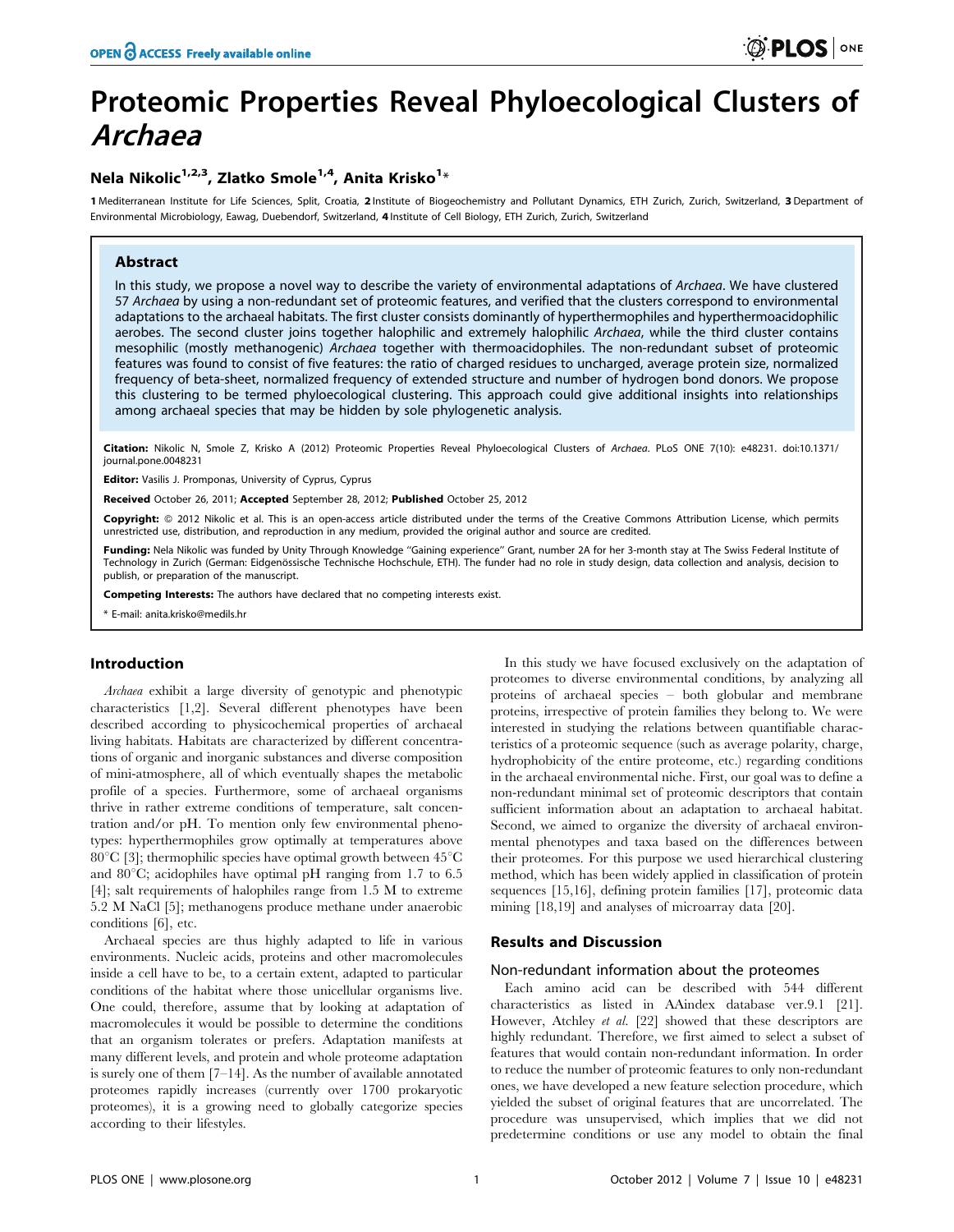subset. The final subset is the result of solely statistical approach that decreased the redundancy within the dataset. It should be emphasized at this point that we had not applied other commonly used methods (e.g. Principle Component Analysis) since we aimed at using the original proteomic features in the further analysis. Our intension was to retain full information on proteomic characteristics after feature selection procedure, in order to discuss more realistically about possible biological significance of the resulting proteomic feature subset.

Some previous studies [e.g. 23] have already generated proteomic feature subsets with the intent to classify organisms based on their environments. These were applications of supervised machine learning methods, where one only seeks answers for specific questions; for example, which proteomic features distinguish thermophiles from mesophiles. On the other hand, in our present study, we used unsupervised methods to generate the smallest possible subset of features that contains maximal information – the algorithm is not pre-trained to distinguish proteomic data according to environments. We sought not to pose any bias on the process of feature selection; our aim was to categorize adaptations to several (un)known conditions at once. Archaea have been found in many diverse environments, and to restrict the description of the environment on the currently known habitats could decrease the ability to categorize species yet to be discovered. For instance, the first discovered Archaea were extremophiles, while mesophilic Archaea were found to exist only in the last 20 years [24].

Our unsupervised feature selection generated the final subset containing five descriptors sufficient to discriminate Archaea according to their environmental adaptation. These are: average protein size, normalized frequency of beta-sheet (unweighted), normalized frequency of extended structure, the ratio of charged residues to uncharged, and number of hydrogen bond donors.

Based on the previously published data, thermophilic and hyperthermophilic proteins tend to be significantly shorter than mesophilic proteins [7,25,26]. Possible mechanisms could involve deletions in the exposed loop regions [25], which results in enhanced thermostability of proteins by lowering entropy change of unfolding [26]. Regarding other structural determinants, formation of extended structures, such as beta sheets, has previously been suggested to be a proteomic signature of thermophilicity [23].

In general, higher content of charged residues is one of the distinctive characteristics of thermophilic proteins [7]. Ratio of charged amino acids to uncharged, more precisely, polar residues [27] has been determined to be the most obvious indicator of hyperthermophilicity. An increase in the amount of hydrogen bonds [28], as well as occurrence of ion-pair networks at a protein surface promotes its thermal stability [29].

Since many acidophilic species are also (hyper)thermoacidophiles, there have been no detailed studies to deduce proteomic adaptation only to lower pH [30]. Cytoplasmic pH of these organisms is close to neutral, thus no specific signatures of adaptation are expected to be found in the cytoplasmic proteins [31]. However, it has been suggested that acidophilic extracellular proteins tend to replace charged residues with neutral polar amino acids [31].

Several studies proposed an increase in charged residue content to be, not only a signature of thermostability, but also of halophilicity [12,23,32]. Halophiles have several different strategies to cope with environments with increased salt concentration: by having inorganic ions in the cytoplasm, or by producing organic solutes that maintain osmotic equilibrium [5]. Amino acid substitution of any residue with acidic residue, especially when acidic residues are localized at a protein surface, enhances the protein's solubility in high osmotic environments by extending hydration networks [12,32].

Certain genomic signatures, such as GC content, and codon usage bias surely contribute to defining amino acid composition. For instance, there are several studies that investigate genomic and proteomic signatures of mesophiles, thermophiles and hyperthermophiles. One of the key observations is that GC content does not have a significant correlation with optimal growth temperatures of prokaryotes [7,11], nor any mono-nucleotide composition bias is a result of salt preferences of species [12]. Furthermore, amino acid sequence, irrespectively of GC pressure, clearly separates thermophilic from mesophilic species [33].

Primary level of adaptation to higher temperatures, as well as any other environment, is at the amino acid level [11]. However, codon usage bias exists as an independent adaptation on the nucleotide level [11,34]. For instance, increase in amount of purines (A or AG content) in codons correlates with optimal growth temperatures of prokaryotes, which can be, for instance, due to the codons of IVYWREL [11], IRLG [34], or IVYE [35] amino acids and clearly discriminates (hyper)thermophilic from mesophilic species. The existence of synonymous codon usage bias has also been confirmed for adaptation towards high salt concentrations, and it is salt adaptation specific. Codons of amino acids DEVT are preferred within halophilic species [12].

Our unsupervised selection yielded only features that have already shown important for environmental adaptations. However, we have defined which five features alone are sufficient to describe the variety of environmental adaptation of Archaea. These proteomic features appeared to be explanatory enough to distinguish specific adaptations at the level of entire proteome in large datasets.

Furthermore, in our study we did not want to show only connection of abundance of certain amino acids with specific environmental conditions. We aimed at explaining environmental adaptation through quantitative description of physical and biochemical properties of amino acids. Instead of using amino acid composition as a feature, for instance percentage of glutamic acid, we tested additional 7 features such as percentage of polar amino acids, percentage of acidic amino acids, and so forth.

#### Phyloecological clusters

In order to compare the proteomes, we computed the distances between each pair of proteomes based on the features subset. The resulting subset containing five proteomic features was used for agglomerative hierarchical clustering.

The tree presented in Fig. 1 was built with correlation distance and average linkage. This tree had the best cophenetic coefficient  $(c = 0.7291)$  of all trees built with different combinations of distance metrics and linkage functions.

The strong positive correlation between the cophenetic pairwise distances and proteomic dissimilarities is highly significant  $(rho = 0.6540, p-value = 1.9599e-195; r = 0.7291, p-value =$ 7.6776e-265), suggesting that the representative tree illustrates quite well the differences in the proteomic properties.

Fig. 1 shows that the differences between these five proteomic characteristics divide Archaea into three main clusters. It would be superficial only to describe each main cluster with a single adaptation. Namely, while certain archaeal species have been found in specific well-described niches, from our analysis it is possible to suggest additional environmental conditions in which the species could live. As already mentioned, Archaea are very diverse phenotypic group, and each archaeon shows several phenotypic adaptations, for instance, Methanocaldococcus jannaschii is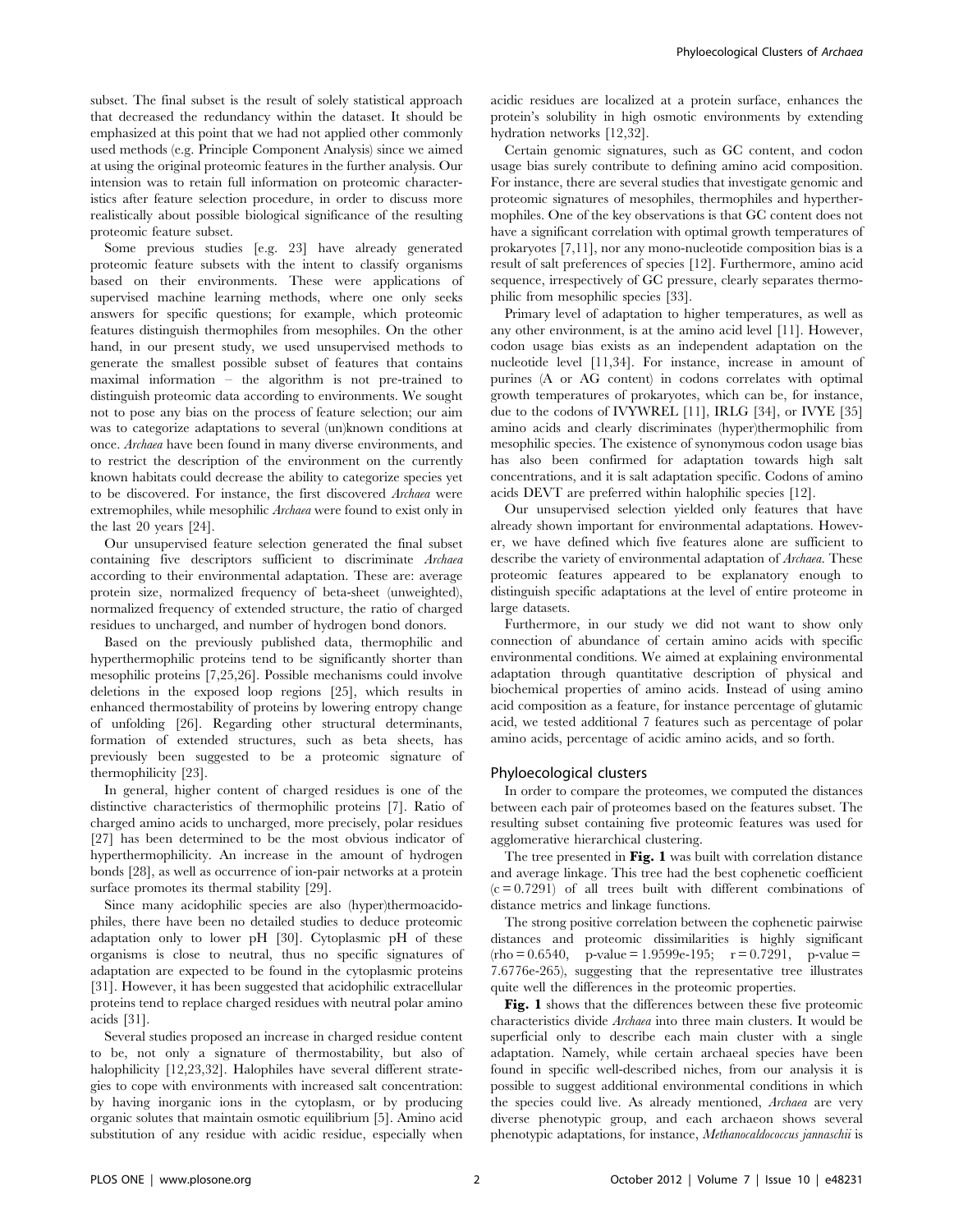

Figure 1. Phyloecological cluster tree of Archaea. A. The cluster tree was built with average linkage of distances based on correlation metric by using the 5-features subset. Cut-off distance for the formation of clusters was 1.0. The tree is divided into three main phyloecological clusters. The first cluster (highlighted in yellow) is comprised of hyperthermophilic species, non-halophilic or halotolerant, and aerobic hyperthermoacidophiles. The members of the second cluster (highlighted in blue) are halophilic and extremely halophilic Archaea, growing in the various temperature ranges (mesophilic, thermophilic or hyperthermophilic values), and conditions of neutral pH or alkaliphilic. The third cluster (highlighted in red) contains mesophilic (mostly methanogens) and thermoacidophilic Archaea, non-halophiles or halotolerant. B. Leaves of the tree display names of phyla for each species from A.

doi:10.1371/journal.pone.0048231.g001

a deep-sea hyperthermophile, slight halophile, anaerobe and methanogen (details in Table S1). Therefore, one can characterize each cluster by several specific environmental adaptations.

The first cluster (highlighted in yellow) is comprised of hyperthermophilic species, non-halophilic or halotolerant (few halophiles), with growth pH ranging from acidophilic to neutrophilic values, and captures majority of aerobic species. The members of the second cluster (highlighted in blue) are halophilic and extremely halophilic Archaea, growing in the various temperature ranges (mesophilic, thermophilic or hyperthermophilic values), and conditions of neutral pH or alkaliphilic. The third cluster (highlighted in red) contains mesophiles (mostly mesophilic methanogens) and thermophilic Archaea, non-halophiles or halotolerant (few halophiles), growing in acidic or neutral pH conditions.

We suggest such clustering to be termed phyloecological clustering.

By using only the phylogenetic analysis, lineage of Nanoarchaea still remains doubtful [36]. However, our approach emphasizes symbiotic nature of Nanoarchaeum equitans and places it in the same

cluster with its marine host, Ignicoccus hospitalis, based on the similarities of their proteomes. Furthermore, Pyrococcus horikoshii (Thermococci) is closer to Thermoprotei, Crenarchaeota than to its own phylogenetic clade. It groups with the majority of hyperthermophiles, in the cluster highlighted in yellow, possibly because its proteomic signature of hyperthermophilicity is stronger than signature of halophilicity. Methanobacterium thermoautotrophicum is a halophile with optimal growth temperature higher than in other members of Methanobacteria. Therefore, it belongs to different phyloecological cluster than other members of his clade, it is a part of the ''blue'' cluster that is characterized by higher salt requirements and temperatures until thermophilic and hyperthermophilic values.

On the other hand, there are two examples in which our method misclassifies species. The proteomic features of mesophilic Methanoculleus marisnigri are more similar to thermophiles and hyperthermophiles than to other mesophilic methanogens within the ''red'' cluster. Also, Haloquadratum walsbyi is not sharing the cluster with the rest of extreme halophiles. H.walsbyi lives in NaCl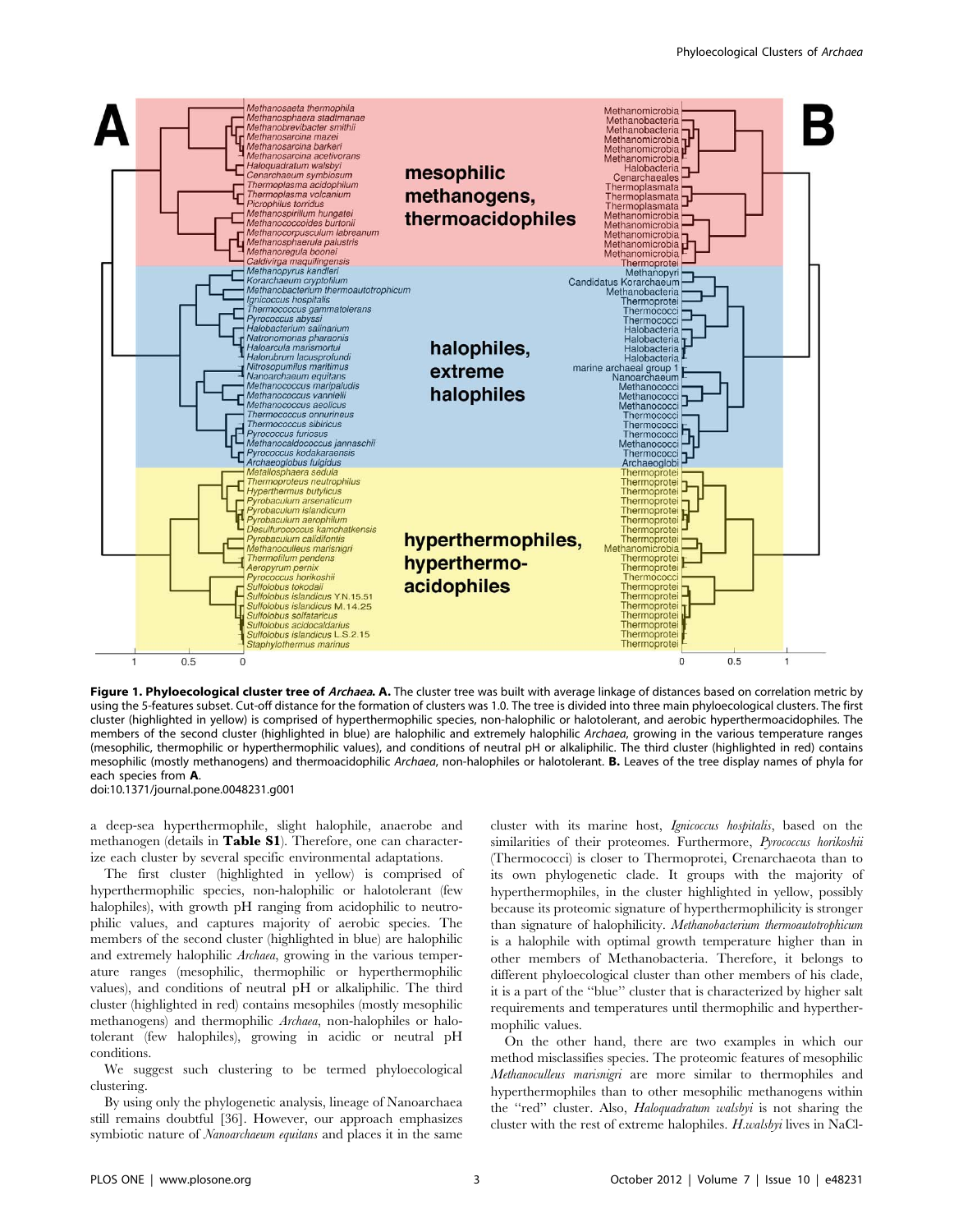saturated and MgCl<sub>2</sub> enriched aquatic ecosystems, and has phototrophic growth [37].

# Testing validity of clusters

In order to check if the archaeal phyloecological clustering was obtained as a coincidence, we have performed the clustering of data with permuted values of each feature. The observed clustering did not divide species into phyloecological clusters (data not shown). This implies that randomly assembled set of five actual proteomic features does not contain information on phyloecological properties of the species. Moreover, we computed correlations between proteomic pairwise distances of permuted dataset and proteomic pairwise distances of the original 5-features dataset, and repeated the procedure 10 times. Neither rank nor linear correlations were significant when calculated in all ten cases (pvalues $\geq 0.15$ ).

# Different clustering technique confirms formation of phyloecological clusters

Archaeal habitats per se do not contain hierarchical information, however, the proteomic features are, indeed, hierarchies. To confirm that hierarchical clustering gives important and robust information, we have applied k-means clustering. We predefined the number of clusters,  $k = 3$ , and as a result we have obtained almost identical clusters, as compared to the ones obtained by hierarchical clustering (see Fig. S1; cluster 1 corresponds to the ''blue'' cluster, cluster 2 resembles the ''yellow'' cluster, and member of ''red'' cluster are joined together in cluster 3). There were only two archaea that were clustered differently than by hierarchical clustering. Methanoculleus marisnigri now became a member of cluster of methanogenic archaea, which corresponds more accurately to its ecological niche. Caldivirga maquilingensis, an anaerobic hyperthermophilic archaeon, joined the cluster comprised of hyperthermophiles. Therefore, it appears that, when applying k-means clustering method, this species' preferences towards high temperature and low pH appeared dominant, whereas anaerobic trait prevailed when hierarchical clustering was applied.

Overall, k-means clustering generated well-separated clusters – there were no negative silhouette values, and the mean silhouette value was 0.4059. Predefining k to a higher number,  $k = 4, 5, 6$ , or 7, did not improve the quality of clustering (the mean silhouette values were 0.3816, 0.3601, 0.3695 or 0.3608, respectively; also, negative values appeared in these computations).

# Proteomic features as a signature of environmental adaptation

The distribution of several single adaptations within the clusters is given in Table 1. The single adaptation that is perhaps the best inferred with this clustering is adaptation to salt; 61% of all halophiles are grouped within the ''blue'' cluster. This result supports findings of the two previous studies [38,39], which state that salt requirement determines composition of microbial community better than temperature or other environmental factors.

Since the vast majority of halophilic species occupies the ''blue'' cluster, we considered possibilities that could explain why few halophiles are members of the other two clusters. Our hypothesis was that some other adaptation could have stronger proteomic signal than salt adaptation in this specific case. All halophiles that are not in the ''blue'' cluster and have hyperthermophilic adaptation are members of the ''yellow'' cluster, and all halophiles that are meso- or thermophilic are in the ''red'' cluster; which corresponds to the previously described characteristics of these two clusters. This suggests that temperature adaptation signature has primacy over salt adaptation signature in the proteomes of the halophiles outside of the ''blue'' cluster.

The heat map in Fig. 2 illustrates the values of five proteomic features across different archaeal species, and, in the same time, displays clustering of Archaea based on their phyloecological characteristics. Coloring that is in accordance with normalized values of the features depicts variation in protein properties throughout the different archaeal habitats. In this figure, the quantitative differences in each proteomic property are noticeable. For instance, METJA (hyperthermophile and halophile) and METKA (hyperthermophilic slight halophile) have the highest number of hydrogen bond donors, followed by NANEQ (hyperthermophilic halophile); moreover, they exhibit an increase in the amount of charged residues. In general, mostly hyperthermophilic halophiles have the highest ratio of charged residues over uncharged, followed by halophiles, and then hyperthermophiles. The lowest ratio of charged amino acids to uncharged mostly have (hyper)thermoacidophiles and mesophilic methanogens. Furthermore, it can be seen that hyperthermophiles have smaller average protein size than mesophilic methanogens. The ''yellow'' cluster containing hyperthermophiles and hyperthermoacidophiles also displays an increase in occurrences of extended structures and beta-sheets.

# Subset of five proteomic features contains more information than the entire dataset

We have also assessed if the tree built on the 5-features subset represents the proteomic data more accurately than the tree built on the entire set of 58 features. Therefore, we performed hierarchical clustering on the entire set by using the same parameters: correlation metric and average linkage. First, the cophenetic coefficient was worse  $(c = 0.7014)$  for this tree. Second, the correlation between the cophenetic distances and proteomic pairwise dissimilarities was not as strong as for the tree built upon the 5-features subset  $(rho = 0.5855, p-value = 1.6878e-147;$  $r = 0.7014$ , p-value = 1.2228e-236). This means that the tree built with the entire dataset does not represent the proteomic distances as faithfully as the 5-features subset, and that the 5-features tree has more power to discriminate the phyloecological clusters. Third, we asked how much these two datasets (two pairwise matrices) are actually similar. The correlation between dissimilarities computed between 5 features and dissimilarities computed between 58 features was strong and positive (rho  $= 0.7245$ , pvalue = 0;  $r = 0.7382$ , p-value = 7.8547e-275), suggesting that there is sufficient amount of information already in the 5-features subset.

To conclude, the tree built by using the 5-features subset shows more precisely the differences between the species, and at the same time still captures the significant portion of total proteomic information.

# Assessment of the proteomic features' variation within habitat space

We have tested if the subset of five proteomic features has consistent values when analyzed in less dimensions of the multiple habitat-space, for instance, if hyperthermophilic/mesophilic halophiles show similar proteomic feature signals for temperature adaptation as hyperthermophilic/mesophilic non-halophiles. For this purpose, we applied Mann-Whitney test and Kolmogorov-Smirnov test (for two independent samples) to determine if medians and distributions of the proteomic features are the same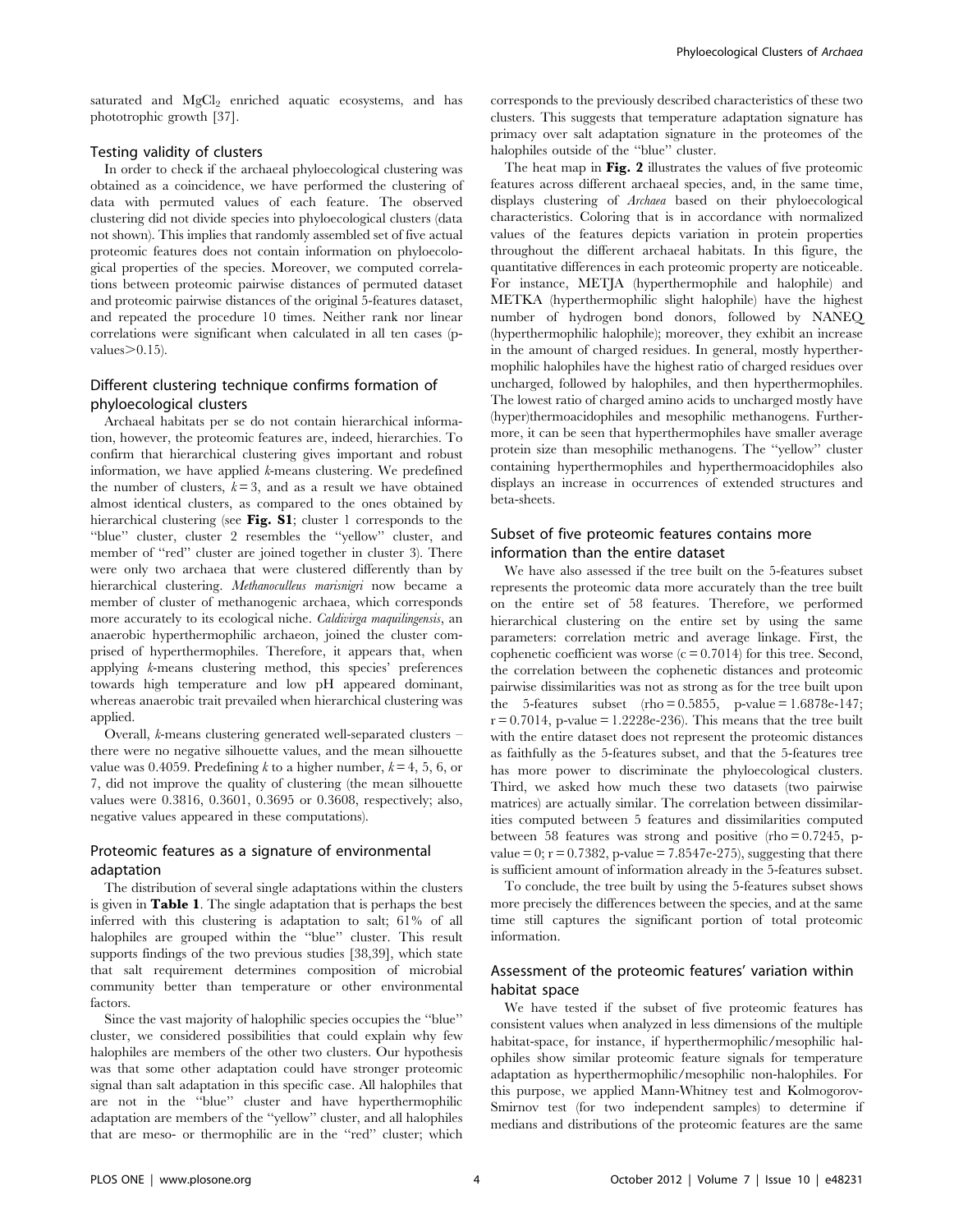Table 1. Abundances of environmental phenotypes within the clusters.

| <b>Adaptation</b> |                                | <b>Abundance of Phenotypes</b> |                     |                    |
|-------------------|--------------------------------|--------------------------------|---------------------|--------------------|
|                   | <b>Environmental Phenotype</b> | <b>Yellow Cluster</b>          | <b>Blue Cluster</b> | <b>Red Cluster</b> |
| temperature       | Thermophiles                   | 0.364                          | 0.273               | 0.364              |
|                   | Hyperthermophiles              | 0.538                          | 0.423               | 0.038              |
|                   | Mesophiles                     | 0.063                          | 0.250               | 0.688              |
|                   | Others/Unknown                 | 0.000                          | 0.750               | 0.250              |
| salt              | Halophiles, Extreme Halophiles | 0.194                          | 0.613               | 0.194              |
|                   | Non-halophiles                 | 0.400                          | 0.050               | 0.550              |
|                   | Others/Unknown                 | 0.833                          | 0.167               | 0.000              |
| <b>pH</b>         | Acidophiles                    | 0.636                          | 0.000               | 0.364              |
|                   | Neutrophiles                   | 0.250                          | 0.469               | 0.281              |
|                   | Others/Unknown                 | 0.286                          | 0.429               | 0.286              |
| lo,               | Aerobes                        | 0.571                          | 0.286               | 0.143              |
|                   | Anaerobes                      | 0.250                          | 0.444               | 0.306              |
|                   | Others/Unknown                 | 0.286                          | 0.143               | 0.571              |
| metabolism        | Methanogens                    | 0.105                          | 0.316               | 0.579              |
| pressure          | Piezophiles                    | 0.143                          | 0.857               | 0.000              |

The table presents abundances of specific environmental phenotypes. It is hard to infer adaptation to a single condition as the dominant phenotype for each main cluster. Perhaps only one environmental phenotype could be emphasized, and that is halophilicity, which is dominant within the ''blue'' cluster. The bolded numbers depict phenotypes that are prevailing within the respective clusters, however, they are mainly coupled with another adaptation; e.g. mesophilic methanogens in the ''red'' cluster or hyperthermoacidophiles in the ''yellow'' cluster.

doi:10.1371/journal.pone.0048231.t001

across one environmental adaptation irrespective of the second environmental adaptation.

The proteomic signature of mesophiles is consistent, regardless if the mesophiles are halophilic or non-halophilic (Table S1, assessment of variation). When analyzing only hyperthermophiles, three proteomic features are significantly different between hyperthermophilic halophiles and hyperthermophilic non-halophiles. Normalized frequencies of extended structure and betasheet are significantly higher in non-halophiles than in the subset of hyperthermophilic halophiles. Ratio of charged amino acids to uncharged is also significantly higher in halophilic hyperthermophiles than in non-halophilic hyperthermophiles. On the other hand, the feature describing average protein size has almost the same value between the groups of hyperthermophilic halophiles and hyperthermophilic non-halophiles (Table S1, assessment of variation). This feature has been uniquely attributed to temperature adaptation, where hyperthermophilic proteins tend to be significantly shorter than mesophilic proteins [7,25,26], and it is thus possible that does not capture differences in salt adaptation.

Other proteomic features most likely capture synergistic or antagonistic effect of multiple adaptations. Nonetheless, as discussed above, it is very difficult to claim that the proteomic signal is attributed to a single, particular adaptation.

#### Phyloecological tree vs. phylogenetic tree

We sought to compare the clustering results obtained herein with the distances in the tree obtained by phylogenetic tools.

We computed correlations between pairwise phylogenetic distances generated by Jukes-Cantor model and pairwise proteomic distances calculated in this study by using correlation metric. The correlation between phylogenetic distances and proteomic distances was significant and weakly positive (rho = 0.2497, pvalue =  $4.1240e-24$ ;  $r = 0.0774$ , p-value = 0.002). Moreover, we have computed Mantel correlation, another method used to correlate pairwise distances generated by two different approaches. Mantel correlation between pairwise phylogenetic and proteomic distances revealed a correlation coefficient of 0.2497 and p-value of 0.0.

This indicates that the phyloecological tree does not dominantly represent the phylogenetic relationships between the species, and likewise captures their common environmental adaptations (aspects of archaeal evolution and phylogeny are discussed in  $[36,40-42]$ .

Herein, we have focused on physicochemical properties of the proteome: such properties are a consequence of environmental adaptation of species to their environment, but not only the adaptation that happened recently in evolutionary history. The reconstruction of evolutionary history relies on available DNA or specific protein sequences and, nowadays, many mathematical models tend to explain evolutionary relatedness among species. Since it seems unlikely that a single phylogenetic framework or sequence standard, such as 16S rRNA, will be sufficient for classifying all prokaryotic organisms, it is possible to suggest a possibility to explain evolutionary and environmental relations based on physicochemical properties of the proteome. When taking the whole proteome into account, one does not discard the influence of horizontal gene transfer and, also, avoids trees built on concatenated proteins that probably follow different models of evolution. Thus, it could be achievable to describe the properties of a proteome in the framework of the environmental niche in which it has arisen as a consequence of adaptive evolution. Since species that share older evolutionary history (and also adaptations that happened a long time ago in evolution) are phylogenetically related, there will always be similarities between phylogenetic and phyloecological trees.

Phylogenetic trees can be built by using various methods: 16S rRNA sequences, concatenated protein sequences, whole-genome comparison based on gene content, genome conservation meth-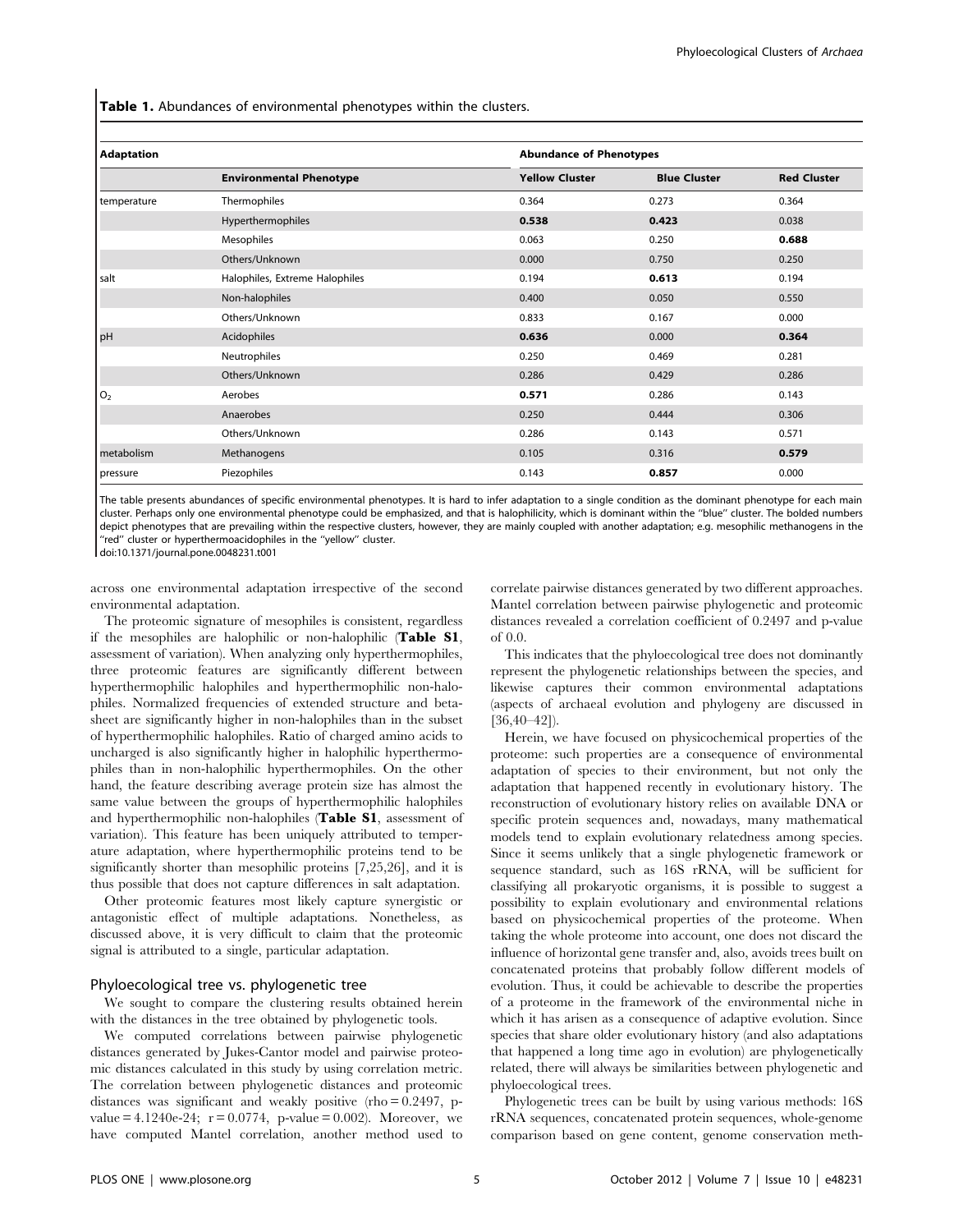

Figure 2. Heat map visualization of archaeal proteomic properties across phyloecological clusters. In this heat map, the rows correspond to each species and the columns correspond to the proteomic features; therefore, each row depicts the subset of 5 proteomic features per given archaeon. Normalized values of each feature are associated with the colors in the heat map as shown on the legend on the left side. The cluster tree was built with correlation metric and average linkage, same as in Fig. 1. Three main phyloecological clusters are highlighted with three different colors of the branches (yellow: hyperthermophiles and hyperthermoacidophiles; blue: halophiles and extreme halophiles; red: mesophilic methanogens and thermoacidophiles). doi:10.1371/journal.pone.0048231.g002

ods, and so forth (examples in [36,40,43]). In this study, we have put emphasis on the proteome sequence because it is a primary indicator of certain environmental adaptations [11]; however, we aimed at avoiding the usage of simple sequence alignment procedures. All proteins, regardless of having deleted or inserted parts of sequences in comparison to their orthologs, needed to be adapted on existing conditions of a habitat. In the study of Tekaia and Yeramian, amino acid composition of proteomes showed a straightforward discrimination of species according to unified lifestyle-phylogenetic classes [10]. Correspondingly, our method allows us to investigate the signatures of both phylogenetic history and ecological adaptation, and therefore we named this analysis phyloecological clustering.

# All features – except average protein size – exhibit significant phylogenetic signal

We have used Generalized linear mixed model with Markov chain Monte Carlo estimation [44] to infer influence of phylogenetic relationships in the formation of the phyloecological clusters. We computed how much of the variance of each proteomic feature is explained by phylogenetic signal, and which fraction carries the signature of the ecological niche. The only feature that has not shown significant correlation with the phylogeny is the one describing average protein size, the only feature that does not depend on amino acid composition of the proteome. In that case, phylogenetic distance explained only 28.4% of its total variance, whereas 71.6% of the variance was due to the affiliation with the phyloecological clusters (Table S1,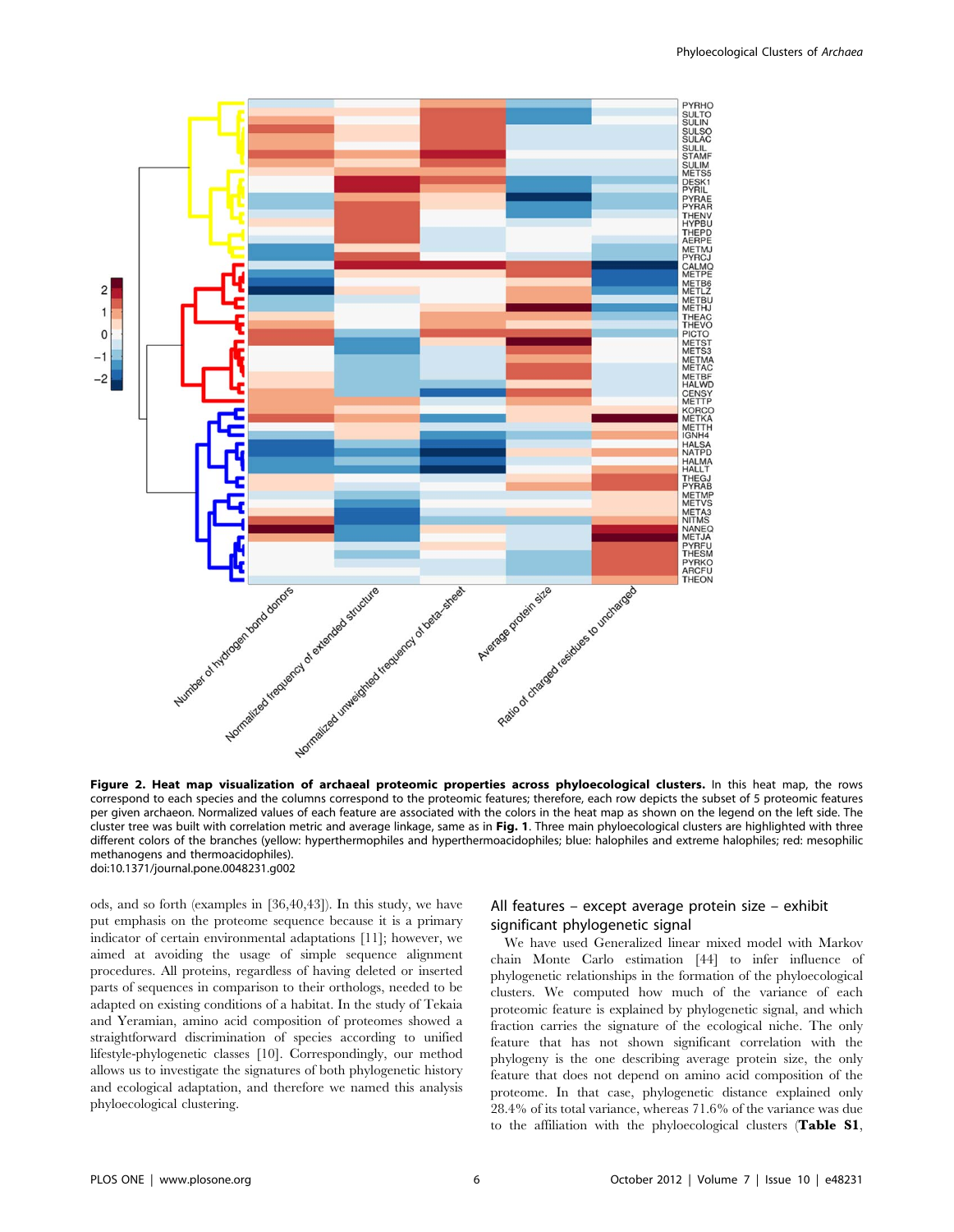MCMC variance). Phylogenetic relationships explained more than 98% of the total variance of the remaining four features, which is due to the fact that these features were deduced from amino acid composition of the proteome.

Moreover, we used the same model to infer the extent to which each feature contributes to the definition of clusters, given their phylogenetic signal. When corrected for phylogenetic relationships, the features still contributed significantly to separation of the phyloecological clusters (Table S1, MCMC). This analysis confirmed the results discussed above: biochemical and physical nature of each feature reveals clear environmental signals. The feature describing average protein size has appeared important for separating mesophilic species in the "red" cluster from thermophiles and hyperthermophiles. Ratio of charged amino acids to uncharged, as well as frequency of beta-sheet proved to be significant for gathering halophiles in the ''blue'' cluster, separately from non-halophilic hyperthermophiles and mesophilic methanogens. Frequency of extended structure seemed to be important for distinguishing between the members of the ''yellow'' cluster and the ''red'' cluster, possibly due to different values for salt concentration, pH and temperature in the niches that are characterized by these two clusters. The feature describing number of hydrogen bond donors contributes the least to the definition of the phyloecological clusters.

#### Predictive power of the phyloecological clustering

We were interested if our method is able to predict environments of species whose proteomes were not included in the analysis described herein. We added to our dataset five species whose proteomes became available after the beginning of our study [45], and performed clustering on 62 species by using 5 features subset. We found that our phyloecological tree puts these species in the clusters corresponding to their environmental niche (Fig. 3). METPS, a mesophilic methanogen, became a member of the ''red'' cluster. HALBP and HALMD are extreme halophiles and, therefore, they merged with other halophilic species in the ''blue'' cluster. VULDI, hyperthermoacidophile, and IGNAA, hyperthermophilic moderate acidophile, both joined the corresponding "yellow" cluster.

#### Including extremophilic bacteria in the analysis

Most of the recent studies focus on adaptations of prokaryotic species [11], and some of the analyses also include a certain number of eukaryotes [7–10]. However, it has been argued that bacterial and archaeal species show clear differences at the proteomic level [23]. We have included features of several extremophilic bacteria (halophiles, acidophiles, hyperthermophiles, etc.) in the clustering, which changed significantly the topology and interpretation of the cluster tree shown in Fig. 1 (data not shown). One of the explanations for the variability of the cluster tree could be that the features distinguishing Bacteria from Archaea largely influence the outcome of clustering [23]. Although adaptation to diverse environmental conditions should be universal, we focused only on Archaea to reduce any possible domain of life bias.

# Conclusions and Future Directions

The approach of recursive search for uncorrelated features has allowed us to identify five non-redundant physicochemical properties of the archaeal proteomes. Clustering upon these five features led to grouping of Archaea according to their environmental adaptations and contributed to better understanding of relations within this domain of life. Therefore, we applied two



Figure 3. Assessing predictive power of phyloecological clustering. We added five new species to the dataset and preformed hierarchical clustering with the established parameters. The new species became a part of the clusters defined with similar environmental conditions as it is found in their respective niches. One archaeon joined the "red" cluster with other mesophilic methanogens; two species merged with the members of halophilic ''blue'' cluster; and two hyperthermoacidophilic organisms became members of the corresponding ''yellow'' cluster.

doi:10.1371/journal.pone.0048231.g003

different procedures, both of which are unsupervised. In general, unsupervised methods have been proved quite useful to deducing from large datasets. In the recent study, unsupervised binning was used to reveal phylogenetic signals from metagenomic sequences [46]. Assuming that entire metagenome was imposed to same environmental pressure, resulting dis(similarities) within sequencing data can be attributed mostly to species origin.

Similar to sequence binning that sorts contigs and scaffolds of multiple species in a metagenome [46], our method can be described as proteome binning based on proteome sequence features that results in bins of proteomes with common environmental adaptation. In addition, we may propose an approach that would allow for binning of individual protein sequences based on their environmental adaptations. In such a procedure, a nonredundant subset of protein properties can be applied to cluster sequences according to their physicochemical properties within ecological niches and discussed in the framework of protein function adaptation to environmental conditions.

Further availability of sequenced proteomes will certainly increase the quality of such analysis of archaeal phyloecological clusters. For example, our current dataset comprises 7 species that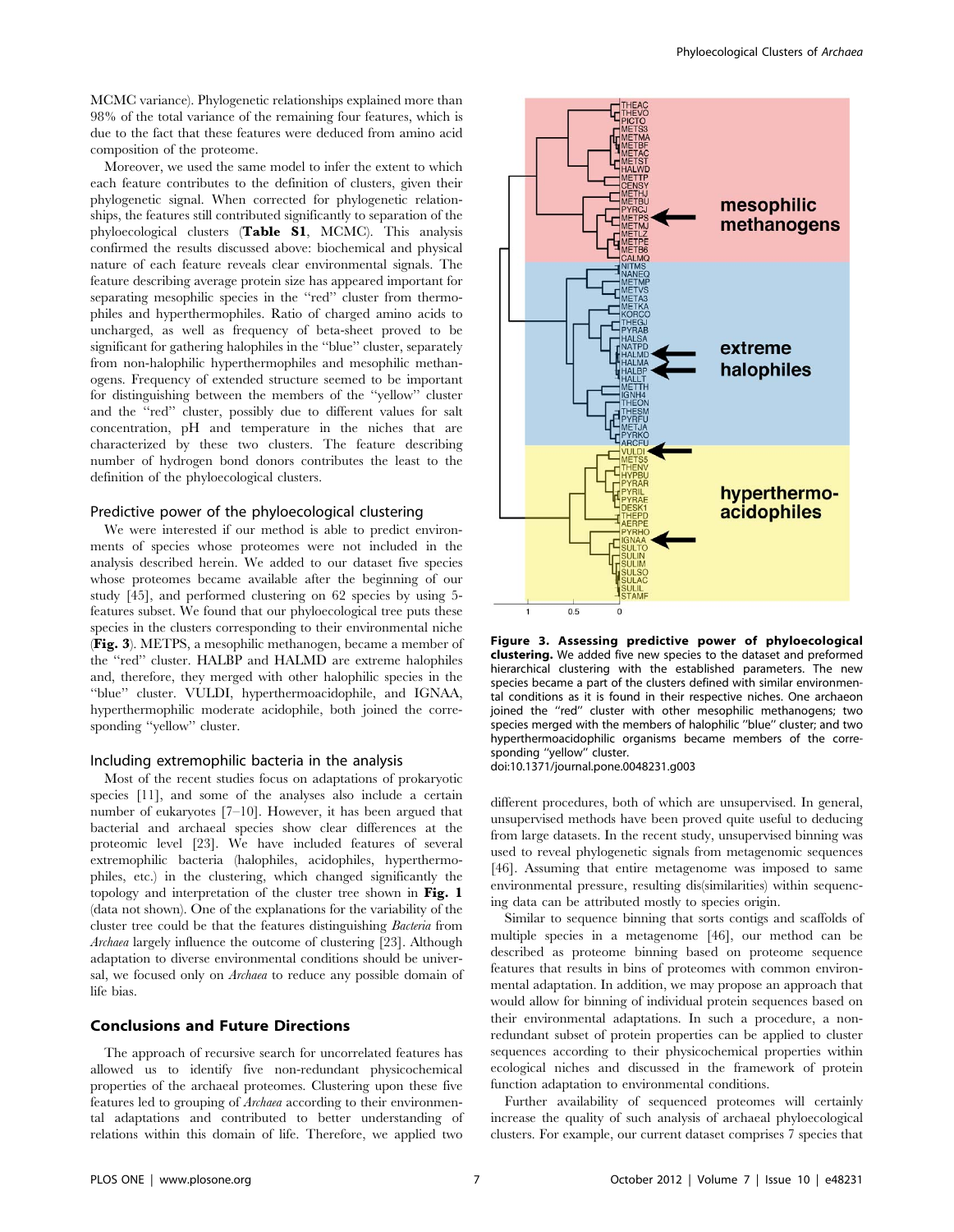live in the deep-sea habitats (piezophiles or barophiles [47]). Our analysis puts 6 species in the ''blue'' cluster (Methanococcus aeolicus, M. jannaschii, Methanopyrus kandleri, Pyrococcus abyssi, Thermococcus gammatolerans, Thermococcus onnurineus). Analyzing more piezophiles with available proteomes could improve statistical relevance of categorizing species with such adaptation. Also, in future one could ask, if there are additional habitats where certain species could be found, and which Archaea could co-exist with it.

As recently reviewed in Zaneveld et al. [48], combining existing tools in phylogeny with ''-omics'' approaches is necessary to address questions of microbial adaptation to habitat. Therefore, we propose this type of phyloecological analysis as a source of additional information to the basic phylogenetic methods.

Considering how fast new proteome sequences are becoming available, we propose re-analysis of the few-fold more archaeal proteomes by using our method of phyloecological clustering. It would be interesting to evaluate the results on larger datasets. Adding to the list more archaeal species with different habitats will further estimate the robustness of this method; the same principle has been already applied to different methods of analysis of proteomic signatures [27].

#### Methods

#### Archaeal environments and the proteomes

We have analyzed a total of 57 archaeal species: all archaeal proteomes available at the beginning of this study with accurate description of their environmental niche. The proteome sequences were collected from the HAMAP database [45] UniProtKB/ Swiss-Prot Release 57.7 of 01-Sep-2009, which is based on manual annotation of the proteins from the closed genomes. We have described each proteome with 58 features in total: 50 amino acid attributes as suggested by Atchley et al. [22], including 8 more features defined herein and listed in Table S1. Each proteomic feature was based on amino acid composition of the proteome and gave information about physical and chemical characteristics of the proteome (e.g. negative charge, hydrophobicity, propensity of secondary structures, etc.). Additionally, we included a feature that describes the average length of a protein within the proteome.

The proteomic features were computed as follows. First, every archaeal protein was described with 58 features based on its amino acid composition. Finally, all features were computed for every protein within a proteome, and then averaged over all proteins in the proteome. A contribution of an amino acid unique for methanogens, pyrrolysine [49], was not included in the following analysis, except for the feature explaining average protein size.

Furthermore, we harvested databases and other literature sources to retrieve information about physicochemical properties of the environment where each organism optimally lives (Table S1). We have organized this information into the database available at http://cbb.medils.hr/penbase.

#### Unsupervised feature selection

We performed unsupervised feature selection by recursively discarding proteomic features correlated more than 0.5 (sample correlation).

The procedure was as follows:

i) correlation coefficients were computed between each pair of features,

ii) a pair of features with the highest absolute value of the correlation coefficient was noted. Between these two features, the one that is discarded is the one with the highest correlation coefficient towards a third feature. This way, the user only determines the threshold: our final feature subset is comprised of features correlated among themselves less than 0.5.

Herein described computational procedures, as well as all analyses mentioned in the further text were performed in Matlab, version MATLAB\_R2010b (the scripts are assembled in File S1).

# Clustering of the subset

We calculated the distances between each pair of proteomes based on the features subset and performed agglomerative hierarchical clustering (see File S1).

The input matrix for hierarchical clustering consisted of rows, corresponding to the archaeal species, and columns, corresponding to the proteomic features. First, we normalized the values of the proteomic features (values of each proteomic feature now had zero mean and unity variance). Then we applied four distance measures (Euclidean distance, correlation distance, cosine similarity, city block distance) to compute pairwise distances between species based on the features subset. Two linkage methods (unweighted average distance (UPGMA), weighted average distance (WPGMA)) were applied on the pairwise distances in order to build cluster trees. Thus, each cluster tree was built by applying one distance metric and one linkage method. The goodness of each clustering was evaluated by computing the cophenetic correlation coefficient. Cutting the branches below defined distance led to formation of clusters from the tree. The tree that had the best cophenetic coefficient was chosen to be a representative result. In order to assess how the representative tree illustrates the differences in the proteomic features, we computed correlations between pairwise distances (i.e. proteomic dissimilarities) and cophenetic distances.

Matlab functions pdist, linkage, cophenet and dendrogram (Statistics Toolbox) were used to build the cluster trees.

The heat map was created for the same representative tree to illustrate the quantitative differences between proteomic features across different archaeal clusters (see File S1). Matlab function clustergram, which is a part of Bioinformatics Toolbox, was used to create the heat map.

#### Statistical evaluations of clustering

The procedures were evaluated statistically by using Pearson's linear (calculating r) and Spearman's rank (calculating rho) correlations.

The validity of formed clusters was tested as follows. For each feature (each column) we permuted the values within the feature. Therefore, each species now had different values of its proteomic features. We applied clustering on the resulting dataset with permuted values of each feature (see File S1).

#### k-means clustering of the subset

We applied *k*-means clustering on the subset of the proteomic features (Matlab function kmeans, Statistics Toolbox; correlation distance metric, initial cluster position selected at random, and repeating the procedure 8 times, see File S1). This type of clustering uses a point-assignment algorithm, which is a different algorithm than the one used for hierarchical clustering. We used the hierarchical cluster tree in order to predefine number of clusters k, however, we also performed clustering on different values of k. Mean silhouette value was computed to evaluate validity of the clusters, i.e. to show how similar are the members within each cluster.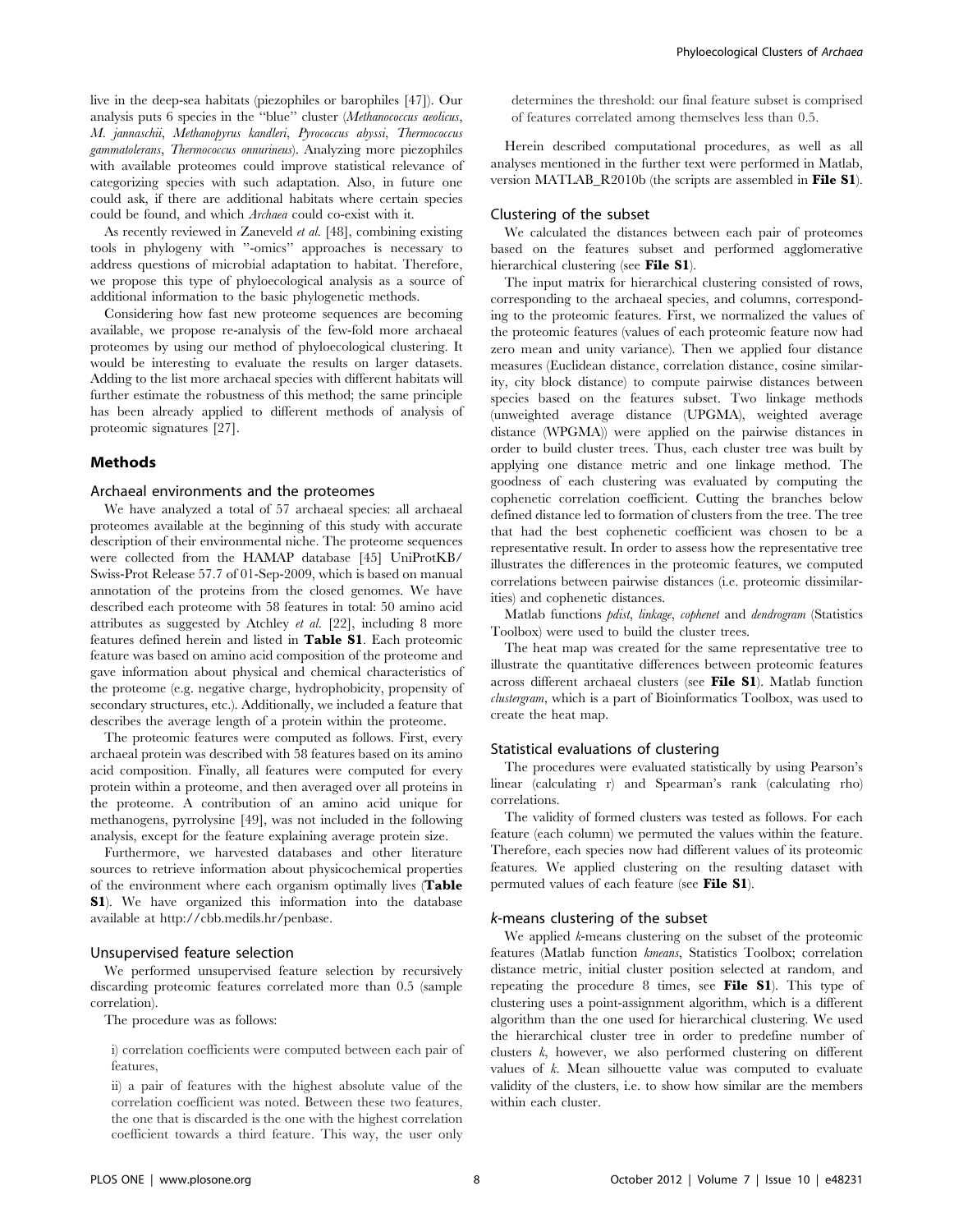#### Clustering of the entire dataset

We performed hierarchical clustering on the entire set of proteomic features by using the same parameters as for the representative tree. We aimed to compare the tree built on the entire set of 58 features with the tree built on the features subset and computed: (1) cophenetic coefficient of the tree built upon the entire set, (2) linear and rank correlations between the cophenetic distances and dissimilarities for the tree based on the entire set (3) linear and rank correlations between pairwise distances computed from the features subset and pairwise distances computed from the complete set of the features.

#### Variation of proteomic features

In order to assess variation of proteomic features within multidimensional habitat space, we divided the dataset into 2 subsets: halophiles (31 species) and non-halophiles (20 species). We further divided each of these 2 subsets into three groups depending on temperature preferences of the species: hyperthermophiles, thermophiles and mesophiles. For each group coming from the different subsets we performed Mann-Whitney test (for two independent samples) on each proteomic feature to determine if the medians of the proteomic features of two subsets are the same. We also performed Kolmogorov-Smirnov test (for two independent samples) to determine if the proteomic features of two subsets come from the same distribution (see Table S1). Both of these tests were performed by using SPSS statistical software, version 19.

#### Phylogenetic tree

The 16S rRNA sequences of all Archaea were gathered from NCBI database. The phylogenetic distances were computed by using Jukes-Cantor model on the multiple alignment of the 16S rRNA sequences (see File S1). Jukes-Cantor pairwise distances were then used to build the tree of archaeal species with the linkage method UPGMA. The phylogenetic tree was finally saved as Newick-formatted file. Matlab functions fastaread, multialign, seqpdist, seqlinkage and phytreewrite (Bioinformatics Toolbox) were used for this purpose.

Linear and rank correlation coefficients were then computed to assess the correlation between the phylogenetic pairwise distances (Jukes-Cantor model) and the proteomic pairwise distances.

Mantel test was also used to test for correlations between the pairwise phylogenetic and proteomic distances (Matlab custom script  $[50]$ ;  $250'000$  iterations). This test is usually used in ecology to assess, for example, the relation between pairwise geographical and genetic distances [51].

#### Phylogenetic comparative analysis

We have used the Markov chain Monte Carlo (MCMC) approach to fit Generalized Linear Mixed Model to the subset of the normalized proteomic features. Models were run for 200'000 iterations including a burn-in of 30'000 iterations, and a thinning interval of 150 (taking into account only every 150th iteration, which reduces the autocorrelation between iterations). We performed this analysis by using 'MCMCglmm' in R, version 2.10.1 [44] (see File S1). Flat priors were set according to  $[52]$ , and the lower and upper modes of 95% highest posterior densities were parameter estimates accessible in Table S1, MCMC. This method has certain advantages over classical Independent Contrasts – for instance, it allows analysis of traits that are not

#### References

1. Graham DE, Overbeek R, Olsen GJ, Woese CR (2000) An archaeal genomic signature. Proc Natl Acad Sci U S A 97: 3304–3308.

normally distributed, and supports multi-response models where the responses can follow different distributions [53].

#### Predictive power of the cluster tree

We have tested if the clusters formed on 57 species can predict the environmental conditions of several archaeal species whose proteomes were not included in the feature selection, and cluster formation and analysis. We have randomly selected five new species: Halogeometricum borinquense (HALBP), Halomicrobium mukohataei (HALMD), Ignisphaera aggregans (IGNAA), Methanocella paludicola (METPS) and Vulcanisaeta distributa (VULDI), which were included in HAMAP database after we had started this project [45]. We associated their positions in the tree with the corresponding environment they were originally isolated from.

#### Testing universality of environmental adaptations

We included five extremophilic bacteria in the clustering based on the features subset: Acidothermus cellulolyticus (aerobic thermoacidophile), Acidiphilium cryptum (acidophile), Aquifex aeolicus (halophilic hyperthermophile), Salinibacter ruber (extremely halophilic aerobe) and Thermus thermophilus (thermophile). Our aim was to observe whether cluster tree retains its environmental clusters or it changes topology due to phylogenetic differences between Bacteria and Archaea.

#### Supporting Information

Figure S1 The result of  $k$ -means clustering. The clusters made with this method confirm the result of hierarchical clustering and presence of phyloecological signal in the proteomic features. (TIFF)

Table S1 Information on the archaeal species. The table provides the list of 57 archaeal species analyzed in this study; the links to HAMAP webpage, http://us.expasy.org/sprot/ hamap/, where the proteomes have been described; the description of the ecological niches gathered from the original papers or databases; archaeal taxonomy according to NCBI taxonomy database, http://www.ncbi.nlm.nih.gov/taxonomy; and details of some analyses done in this study.

(XLS)

File S1 The Matlab and R scripts used in this study. (PDF)

# Acknowledgments

The authors thank Rolf Kümmerli for his assistance with the comparative phylogenetic analysis. The authors are also grateful to Prof. Miroslav Radman and Fran Supek for the valuable discussions, and the anonymous reviewers for helpful comments on the manuscript. Damir Vujadinovic, Inja Radman and Prosper Radonic are acknowledged for their work on the database http://cbb.medils.hr/penbase. NN would like to thank Prof. Ivo F. Sbalzarini and MOSAIC group at ETH Zurich for the initial help with the computational methods. Also, NN is grateful to Molecular Microbial Ecology group and Theoretical Biology group at ETH Zurich for the critical feedback.

#### Author Contributions

Conceived and designed the experiments: NN ZS AK. Performed the experiments: NN ZS. Analyzed the data: NN ZS AK. Contributed reagents/materials/analysis tools: AK. Wrote the paper: NN ZS AK.

2. Cavicchioli R (2011) Archaea – timeline of the third domain. Nat Rev Microbiol 9: 51–61.